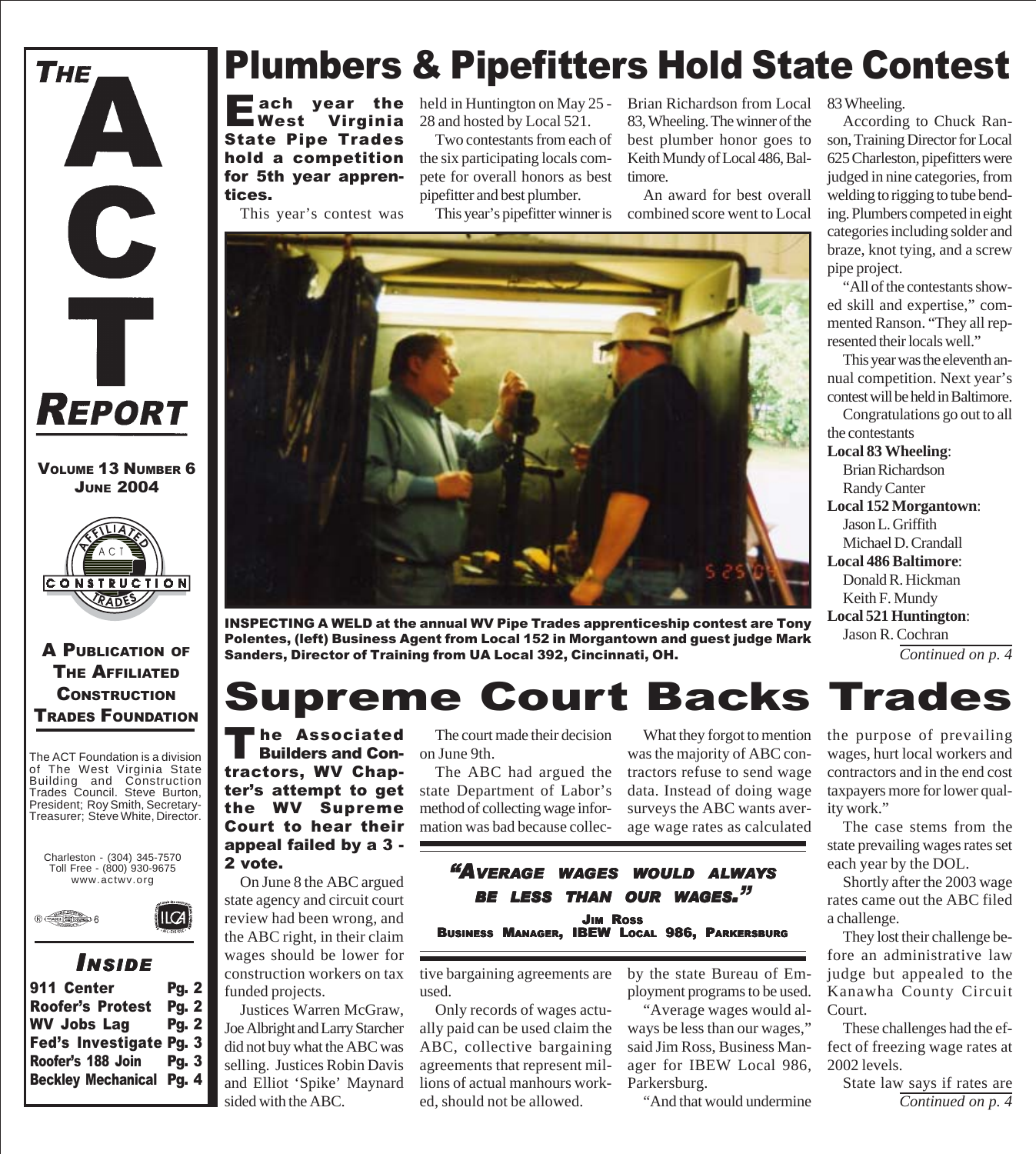## Raleigh 911 Center Must Rebid

### Low bid is not al-<br>ways the best bid.

After the two lowest bidders were ruled ineligible for a site preparation project award the Raleigh County 911 Center was rebid.

Nonunion Ground Breakers had the low bid but because of irregularities were ruled ineligible. Second place North

**ow bid is not al-** Beckley Equipment almost got the award.

> Thanks to Laborers District Council organizer Tim Millne and ACT's Wayne Rebich the project owners, the Raleigh County Emergency Operation Center, learned North Beckley was a company who had defaulted on their workers compensation and owed the state a

little more than \$5,000.

The \$5,000 number is significant because any company which owes the state \$5,000 or more can not get a state contract. And starting June 11 the level dropped to \$1,000 and includes county and city debt and contracts.

"They were on the comp default list and that was enough to

stop North Beckley from getting the job," said Millne. Millne is referring to a new rule promoted by ACT and passed by the workers compensation board that stops any company who is in default from getting a public works award.

But, after the bid, North Beckley paid their workers compensation debt, then asked to get the project awarded.

The position taken by Millne was "contractors who cheat at the bid table get an unfair advantage over contractors who play

At the next meeting of the county, Rebich spoke out against the award. "How can you accept a bid from a default company and let them decide to pay off their debt to get the job?" asked Rebich. Lawyers for the Raleigh County 911 Center agreed and the agency decided the project would be re-bid.

"We got another chance at this project and we made a default company pay up," said Millne. "Having these new tools to police the industry help us keep a level playing field for fair contractors."

### Roofer's Local 185 Protest Out-of-State Contractor

**Members of Roof-** was hired to do the re-roofing Urethane of Kentuckiana, Inc by the rules."<br>and they had a license but did er's Local 185 took to the street on April 22nd to protest an out-of-state contractor and imported workers.

The protest took place in front of the Sears store at the Town Center Mall in Charleston.

According to Business Agent Dale Rose Insulated Roofing, Inc. out of Louisville Kentucky

was hired to do the re-roofing job by Sears.

"Our members are customers of Sears," said Rose. "It's a shame they imported workers to take our jobs."

Working with the ACT Foundation staff Rose contacted the Department of Labor to see if Insulated Roofing had a proper contractors license.

A check by the DOL found the company's real name was Urethane of Kentuckiana, Inc and they had a license but did not have the proper wage bond. Also they had six workers on site who did not have proper identification.

State law requires companies have worker identification records on site.

The company was issued a cease and desist order and cited for the undocumented workers.



MEMBERS OF ROOFERS Local 185 pass out leaflets to customers of Sears asking why local workers were not used on Sear's roof replacement project in Charleston. State DOL staff cited the out-of-state company for numerous violations.

### WV Has Record Job Loss, Slow Growth

#### **During the last** WV State Building Trades.<br> **three years job** "West Virginia's working three years job loss has been high in West Virginia.

Since January 2001 the state has lost 9,500 manufacturing jobs and 1,500 information jobs, according to a report from the WV AFL-CIO.

Companies where jobs have been lost include Dow Chemical, Flexsys, Johns Manville, Pechiney Products (formerly Ravenswood Aluminum), Weirton Steel and Wheeling Pitt.

While much of the country is seeing increased job growth West Virginia's share is much smaller and includes more low paying jobs without benefits.

Between January 2001 and March 2004 WV still experienced a net job loss of 9,200 jobs.

And average wages of new jobs are 34 percent lower - \$12,070 less - than those in the industries that are shedding jobs.

"Construction workers lose job opportunities when plants shut down or cut back," said Roy Smith, Secretary-Treasurer of the

"West Virginia's working families are clearly losing under the Bush administrations."

According to a June 4 Charleston Gazette article Lee Price, research director for the Washington DC based Economic Policy Institute, said Bush and his economic advisers predicted the nation would see an increase of 3.4 million jobs from July 2004 to May 2004, as a result of the Bushbacked tax cuts approved by Congress.

"That means we are still running two million jobs short of what they predicted in their tax proposal," Price said.

EPI's report noted West Virginia's main manufacturing industries have all experienced employment declines, especially the steel, chemical and aluminum industries. Coal employment has fallen dramatically, primarily due to increased productivity in the mines.

Yet corporate profits rose by 62 percent between April 2001, when the current recession began, and March 2004.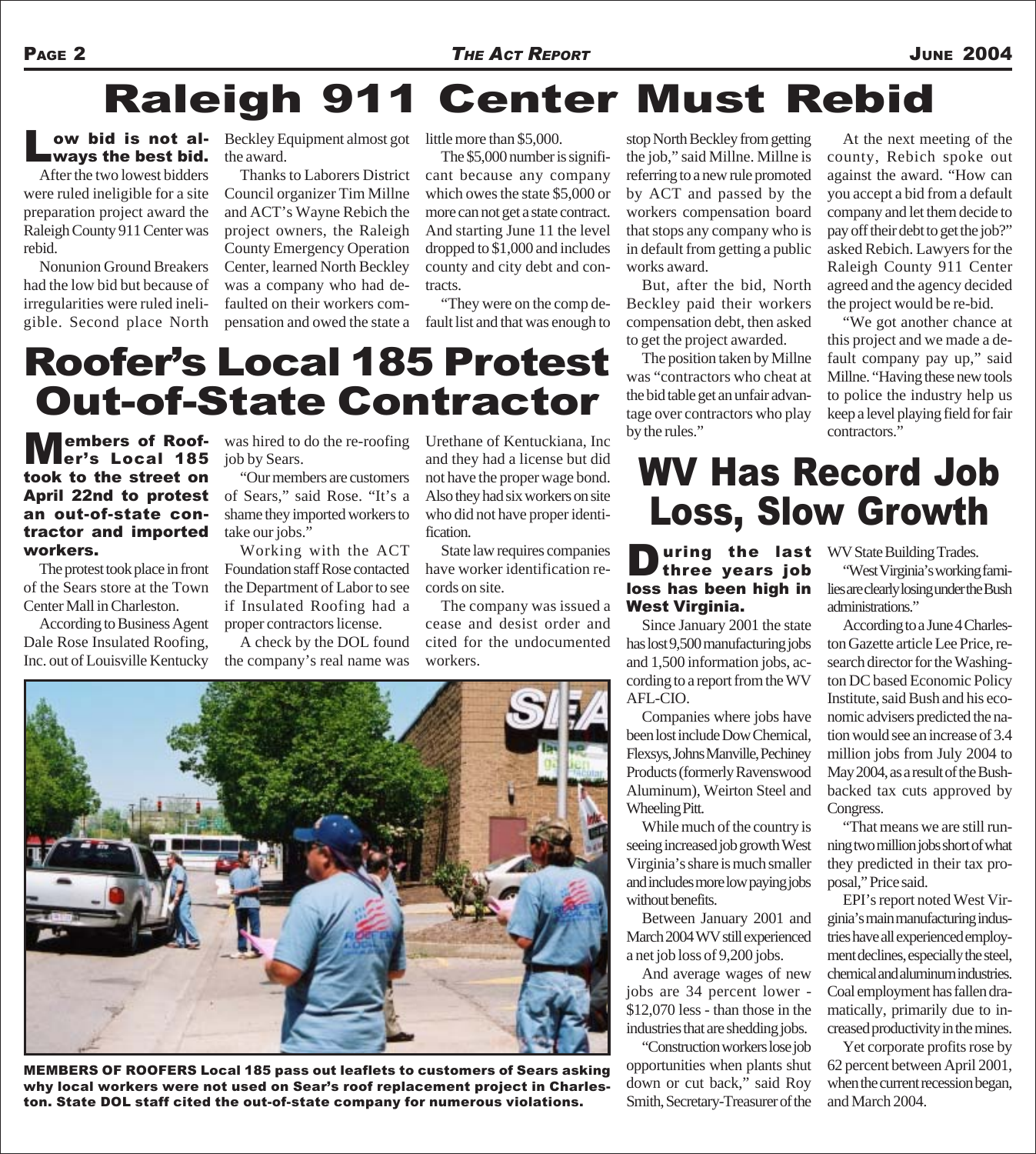#### JUNE 2004 *THE ACT REPORT* PAGE 3

## Fed's Called to Investigate ABC Wheeling Roofers

Federal investiga-tors have been called in by the West Virginia Development Office over questions surrounding grants to the Associated Builders and Contractors, WV Chapter.

According to Dave Satterfield, Director of the Development Office, the U.S. Department of Labor's Office of the Inspector General has been asked to investigate "potential inaccuracies and irregularities" found in grant records.

Satterfield initiated the investigation after the ABC failed to

**rederal investiga-** respond to a request to review documents relating to the grants.

The USDOL was called in because the grant money came from the federal agency, was distributed by the state, and falls under federal rules.

Three grants, totaling \$138, 687, were awarded to the ABC in July 2001 and July 2002. The grants were to be used for training workers.

Research by the ACT Foundation has found a number of serious problems with required documentation of spending and activity of the grants. These problems include class rosters from different years that are

identical except for changed dates as well as missing receipts and explanations of what the grant money was used for.

The largest of the three grants was for \$120,000. After numerous Freedom of Information requests by ACT no "Statement of Work" can be found by state officials. A "Statement of Work" is the basic description of what a grant would be used for.

"They didn't even say what the money was for but a check was written for \$120,000," said Steve White, ACT Director. "You can't just give away taxpayer money like this, it's illegal."

**Wheeling Roofers** mont, Guernsey, Harrison,<br>
Local 188 will Jefferson, Monroe and Musk-Local 188 will become members of the WV State Building Trades and ACT effective July 1st.

According to Business Manager, Charles "Chic" Volger, the local has 132 members which includes retirees.

Their jurisdiction covers the counties of Ohio, Marshall, Brooke and Hancock in West Virginia.

In Ohio, they cover Bel-

Jefferson, Monroe and Muskingum.

"We're happy to be on board," said Volger. "We like what ACT is doing."

The addition of Roofers Local 188 means they join Locals 185 Charleston and 242 Parkersburg who are already affiliated.

This means all of the Roofers Locals based in WV are affiliated with the State Building Trades.

## Wal-Mart Takes \$1 Billion in Subsidies

According to a remonth the retail giant Wal-Mart has benefitted from more than \$1 billion in economic development subsidies from state and local governments across the United States.

The report was issued by Good Jobs First, a Washington, DCbased research group (the study is available online at www.goodjobsfirst.org).

"Wal-Mart presents itself as an entrepreneurial success story, yet it has made extensive use of tax breaks, free land, cash grants and other forms of public assistance," said Philip Mattera, research director of Good Jobs First and principal author of the study.

The study, the first comprehensive national examination of subsidies received by the giant retailer, found more than 240 cases in which the construction of new Wal-Mart facilities was assisted by

public resources, including sites in West Virginia.

In addition to 160 retail outlets, the study found subsidies at 84 of Wal-Mart's distribution centers, representing more than 90 percent of the network of huge warehouses the company has built to facilitate its rapid expansion.

The value of subsidy deals for individual distribution centers ranged as high as \$48 million (with an average of \$7.4 million), while for retail outlets the largest was \$12 million (with an average of \$2.8 million). Wal-Mart subsidy deals were found in 35 states, with the largest number in California, Illinois, Missouri, Texas and Mississippi.

"That a company with \$9 billion in profits can wrest job subsidies from state and local governments shows that the candy store game has gotten out of control," said Greg LeRoy, executive director of Good Jobs First. "The subsidies to Wal-Mart are particularly troubling, given that the company

uses taxpayer dollars to create jobs that tend to be poverty-wage, part-time and lacking in adequate healthcare benefits."

ACT Foundation Research Director Lesly Messina assisted in the West Virginia study. She pulled documents from county records that show how Wal-Mart developers have negotiated lucrative rebates of Business and Occupation taxes. The developers have direct ties to Wal-Mart making the tax rebates a form of subsidy.

In addition ACT has documented the use of out-of-state contractors and illegal workers on almost every new Wal-Mart built in WV in the past decade.

The study concludes by addressing public policy issues. "Given the poor quality of the jobs that tend to be created and the role that big-box stores play in contributing to sprawl, we suggest that states prohibit subsidies to retailers such as Wal-Mart unless strict conditions are met," LeRoy said.



Re-Affiliate With SBT

### **Check out Union Trades** Climbing Rate Certificate**.**

**A three year CD with rates that can be adjusted annually. Contact our office for more details.**



GREAT NEWS! Ground Breaking Ceremony for the new Parkersburg office was held May 18th at the 1925 Murdoch Avenue site. The new location will offer drive thru service, ATM and other extended services upon completion. The 5,000 square foot facility is being built by 100% Local Union Labor. Schneider Construction was awarded the contract.

Charleston M-F 8:30 – 4:30, Sat. 9:00 am to Noon 344-0194 or toll free 800-450-8530

Parkersburg M-F 8:30 – 4:30, Thursday until 6:00 pm. 485-1421 or toll free 888-524-1421